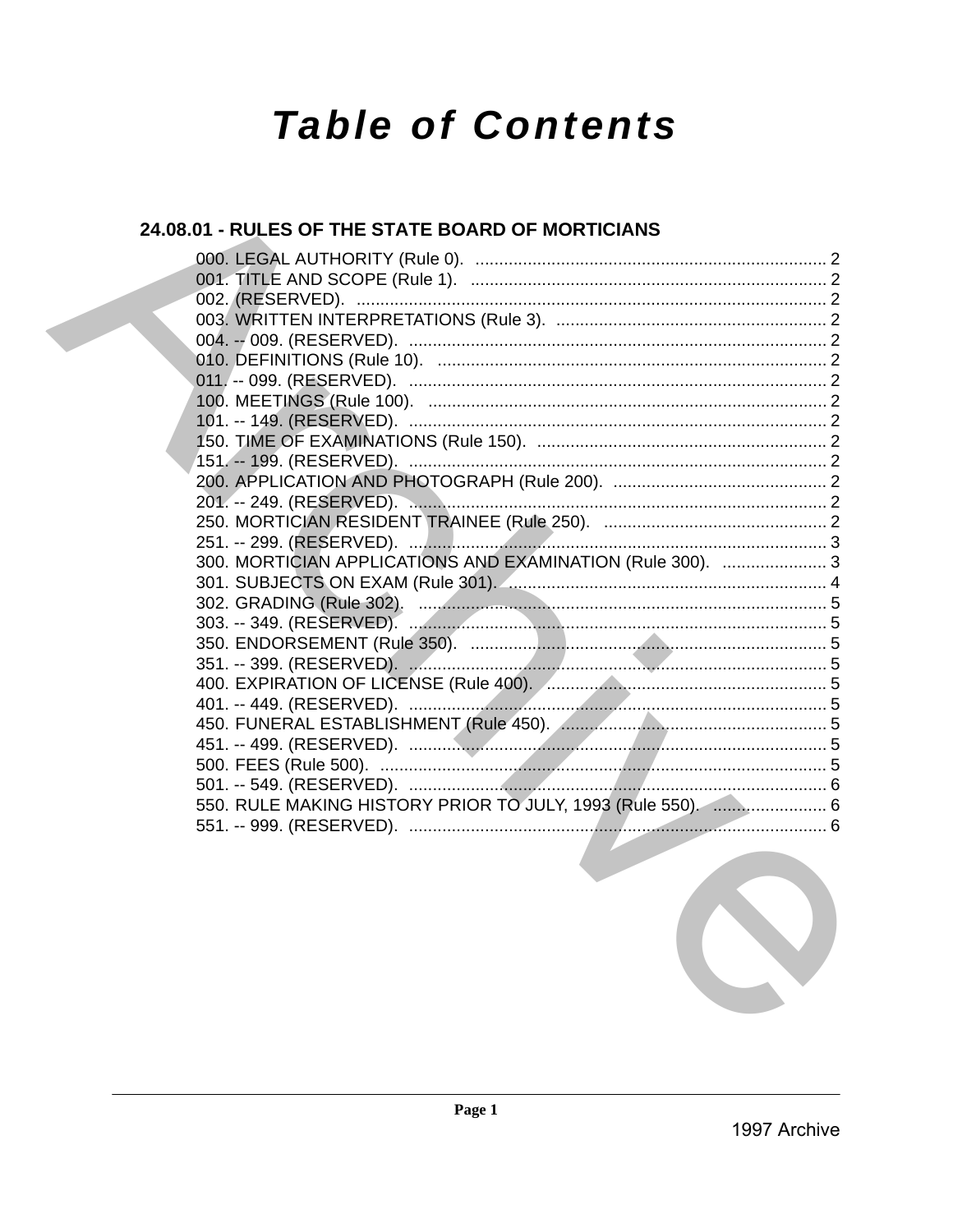

# **24.08.01 - RULES OF THE STATE BOARD OF MORTICIANS**

#### <span id="page-1-1"></span>**000. LEGAL AUTHORITY (Rule 0).**

The following rules have been adopted by the Idaho State Board of Morticians and the Chief, Bureau of Occupational Licenses in accordance with the provisions of Section 54-1106 and 54-1107, Idaho Code. (7-1-93)

#### <span id="page-1-2"></span>**001. TITLE AND SCOPE (Rule 1).**

These rules shall be cited as IDAPA 24, Title 08, Chapter 01, "Rules of the State Board of Morticians." (7-1-93)

### <span id="page-1-3"></span>**002. (RESERVED).**

#### <span id="page-1-4"></span>**003. WRITTEN INTERPRETATIONS (Rule 3).**

The board may have written statements which pertain to the interpretation of the rules of this chapter. Such interpretations, if any, are available for public inspection and copying at cost in the main office of the Bureau of Occupational Licenses. (7-1-93) Occupational Licenses.

# <span id="page-1-5"></span>**004. -- 009. (RESERVED).**

#### <span id="page-1-6"></span>**010. DEFINITIONS (Rule 10).**

01. Board. The State Board of Morticians as prescribed in Section 54-1102, Idaho Code. (7-1-93)

#### <span id="page-1-7"></span>**011. -- 099. (RESERVED).**

#### <span id="page-1-8"></span>**100. MEETINGS (Rule 100).**

The board shall hold meetings on the third Tuesdays of July and January of each year. The annual election of officers will be held during the July meeting. The chairman of the board shall preside at all meetings, appoint all committees, and perform all the functions incidental to the office of chairman. (7-1-93) and perform all the functions incidental to the office of chairman.

#### <span id="page-1-9"></span>**101. -- 149. (RESERVED).**

#### <span id="page-1-10"></span>**150. TIME OF EXAMINATIONS (Rule 150).**

Examinations will be held semi-annually in Boise, on the third (3rd) Tuesday of July and January, or at other times or places as the Board may determine.

### <span id="page-1-11"></span>**151. -- 199. (RESERVED).**

#### <span id="page-1-12"></span>**200. APPLICATION AND PHOTOGRAPH (Rule 200).**

Application must be postmarked sixty (60) days prior to the date of examination, and must be accompanied by an unmounted passport-type photograph of the applicant, size 3 inches by 3 inches (3" x3"), head and shoulders only, taken within three (3) months preceding the date of examination and attesting before a Notary Public with the signature of the applicant, being careful not to mar the features. (7-1-93)

### <span id="page-1-13"></span>**201. -- 249. (RESERVED).**

#### <span id="page-1-14"></span>**250. MORTICIAN RESIDENT TRAINEE (Rule 250).**

<span id="page-1-0"></span>01. Definition. The term "Mortician Resident Trainee" as herein used is a person who is engaged in learning the practice of embalming and/or the profession of mortuary science. Training shall be understood to mean diligent attention to the subject matter in the course of regular and full-time paid employment. Full-time employment shall mean a minimum of thirty-six (36) hours per week for fifty (50) weeks per year within the mortuary where the sponsoring resident mortician is practicing. It shall be further required that at least three-fourths (3/4) of the training period consists of a sponsoring licensed mortician instructing and demonstrating practices and procedures to increase knowledge of the service performed by a mortician as defined in Chapter 11, Title 54-1102 Section A., Idaho Code. **24.08.01 - RULES OF THE STATE BOARD OF MORTICIANS**<br>
1998. **LHENE** ARCHIVERTY (Reds 0), Linker State State Island Matterial and the Clinc. Bureau of Occupations<br>
1998. **LHENE ARCHIVERTY CONSULTS IN AN ARCHIVERTY CONSULTS**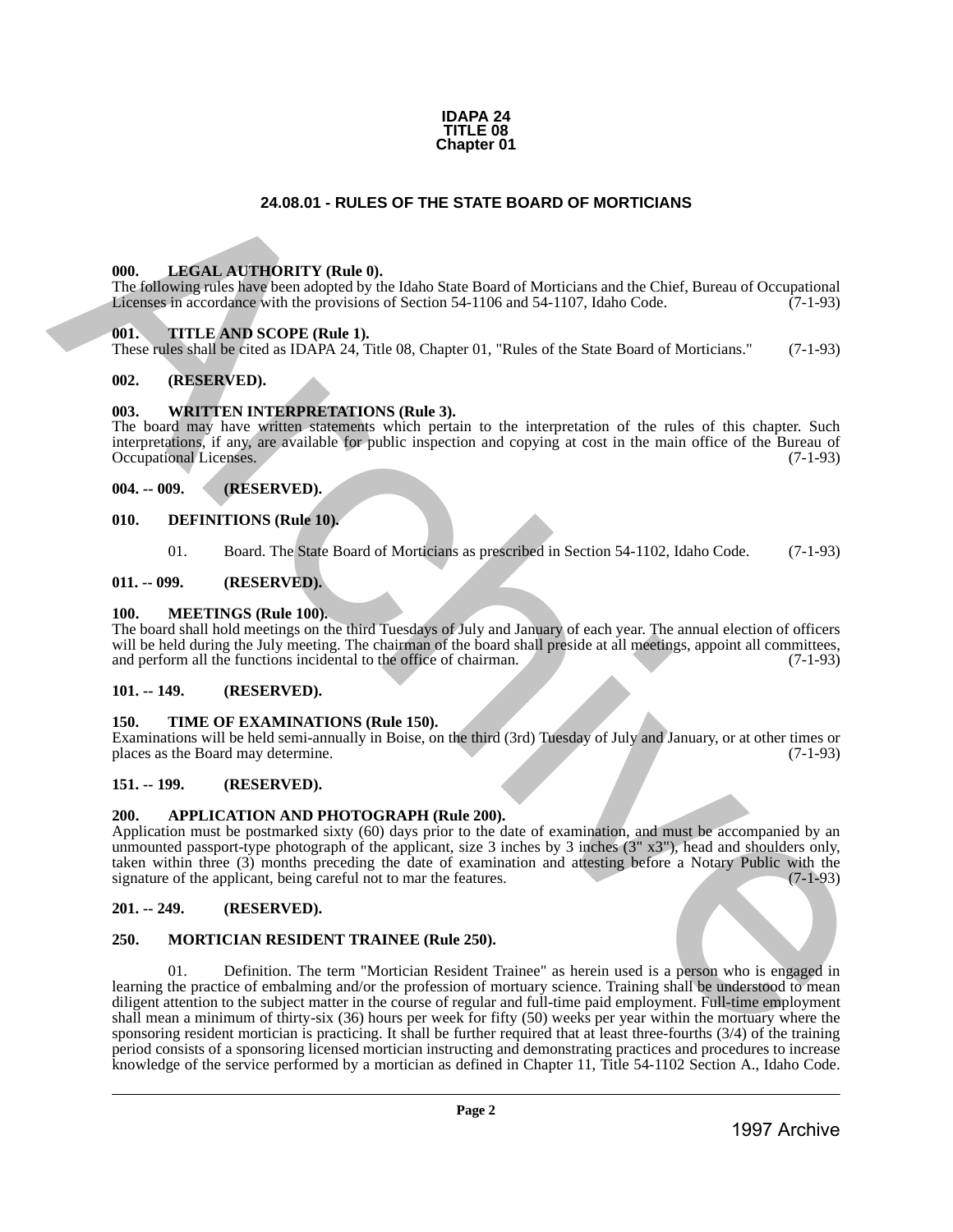| <b>IDAHO ADMINISTRATIVE CODE</b>       | <b>IDAPA 24.08.01</b>      |
|----------------------------------------|----------------------------|
| <b>Bureau of Occupational Licenses</b> | <b>Board of Morticians</b> |

For the balance of the required hours it would be the responsibility of the sponsoring mortician, or his licensed appointee, to be immediately available for consultation with the trainee. All training must be served in the state of Idaho. (7-1-93) Idaho. (7-1-93)

02. Sponsoring Mortician. A practicing mortician within the state of Idaho who is duly registered as such with the Bureau of Occupational Licenses and assumes responsibility for the proper supervision and instruction<br>of a "Resident Mortician Trainee." (7-1-93) of a "Resident Mortician Trainee."

03. Eligibility To Be Licensed. No person shall be eligible to be licensed as a "Mortician Resident Trainee" who has practiced as a resident trainee or apprentice for a total cumulative period of more than two (2) years in the state of Idaho. For purposes of accounting for total cumulative training as a "Mortician Resident Trainee" the sponsoring mortician is required to notify the bureau at the beginning and termination of the training period. When a "Mortician Resident Trainee" has completed his training, he must proceed to qualify as a licensed "Mortician" within the following three (3) year period or show good reason for further delay. (7-1-93) For the balance of the possible stress) is the interpretation of the symmetric interpretation of the controlline of the controlline of the controlline of the controlline of the controlline of the controlline of the contro

| 04. | Resident Trainee Applicants to Qualify. | $(7-1-93)$ |
|-----|-----------------------------------------|------------|
|     |                                         |            |
|     |                                         |            |

Must be a least eighteen (18) years of age. (7-1-93)

b. Must be of good moral character. (7-1-93)

c. Must have graduated from an accredited high school or have received an equivalent education as ed by the standards set and established by the state board of education. (7-1-93) determined by the standards set and established by the state board of education.

d. A signed and notarized photo as specified in Section 200 above. (7-1-93)

e. The effective date of the resident training shall be determined by the board at its next meeting. In no case shall it be prior to the date the application, together with the required fees, are received in the office of Occupational License Bureau. (7-1-93) Occupational License Bureau.

f. Resident mortician training must be served under the direction of a qualified full time resident mortician licensed and practicing in Idaho.

g. Complete resident training affidavits showing time served, the number of bodies embalmed.

(7-1-93)

h. The applicant must appear in person before the board before licensure may be completed. (7-1-93)

05. Temporary Permits. Temporary permits may be issued to applicants for "Mortician Resident licenses. (7-1-93) Trainee" licenses.

06. Interruption in Training. An interruption in training of 60 days or more constitutes termination of training.  $(7-1-93)$ 

# <span id="page-2-0"></span>**251. -- 299. (RESERVED).**

# <span id="page-2-1"></span>**300. MORTICIAN APPLICATIONS AND EXAMINATION (Rule 300).**

In order to be admitted to the mortician examination, the applicant must have completed the training period as prescribed by law and these rules, and meet the specific requirements for license as set forth in section 54-1109 of the Idaho Code as follows: (7-1-93) Idaho Code as follows:

01. Age. Applicant must have attained the age of twenty-one (21) years by the time of examination. (7-1-93)

- 02. Moral Character. Must be of good moral character. (7-1-93)
- 03. Educational Requirements. Must have completed and received credit for at least sixty (60) semester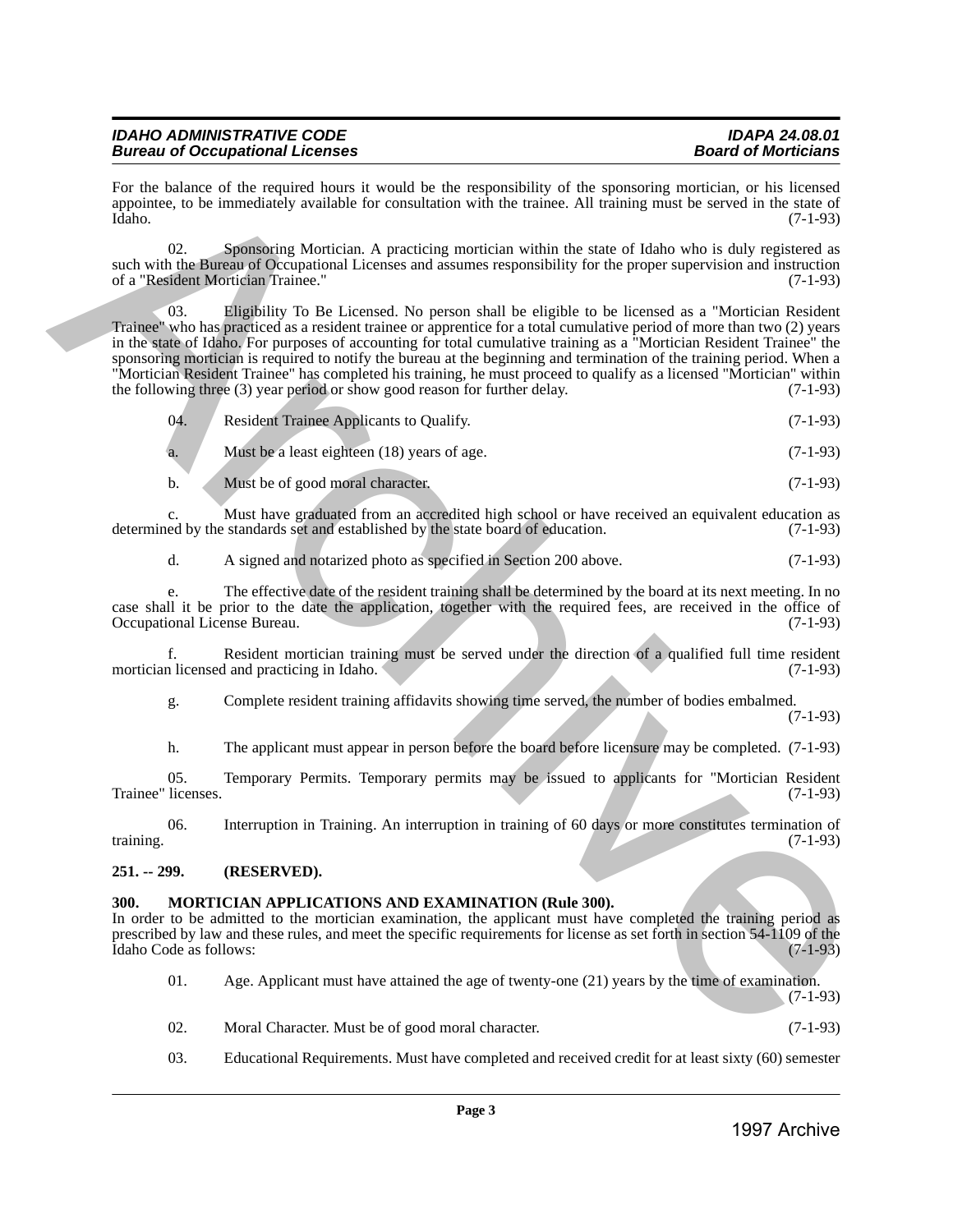| <b>IDAHO ADMINISTRATIVE CODE</b>       | IDAPA 24.08.01             |
|----------------------------------------|----------------------------|
| <b>Bureau of Occupational Licenses</b> | <b>Board of Morticians</b> |

<span id="page-3-0"></span>

| 04. | Photo. A photo as specified in Section 200 above. | $(7-1-93)$ |
|-----|---------------------------------------------------|------------|

|                          | hours or ninety (90) quarter hours instruction in a duly accredited college or university and has obtained at least a C<br>grade average for all courses of instruction; provided, however, at least three-fourths (3/4) of all such credits must be<br>for courses in fields of liberal arts, business or science directly relating to the knowledge required to successfully<br>compete in the field of mortuary science. In questionable cases the decision of the board shall be final. These<br>requirements shall be in addition to and not considered a part of the graduation from an accredited embalming school. | $(7-1-93)$   |
|--------------------------|----------------------------------------------------------------------------------------------------------------------------------------------------------------------------------------------------------------------------------------------------------------------------------------------------------------------------------------------------------------------------------------------------------------------------------------------------------------------------------------------------------------------------------------------------------------------------------------------------------------------------|--------------|
| 04.                      | Photo. A photo as specified in Section 200 above.                                                                                                                                                                                                                                                                                                                                                                                                                                                                                                                                                                          | $(7-1-93)$   |
| 05.                      | Embalming College. Have completed embalming college as required. The Idaho Board of<br>Morticians will accept graduates only from schools accredited by the American Board of Funeral Service Education.                                                                                                                                                                                                                                                                                                                                                                                                                   | $(7-1-93)$   |
| 06.                      | Completion of One (1) Year as a Mortician Resident Trainee. Must have served one (1) year as<br>required by statute as a mortician resident trainee and receive certification from his sponsoring mortician in Idaho.                                                                                                                                                                                                                                                                                                                                                                                                      | $(7-1-93)$   |
| 07.<br>examination fees. | Payment of Prescribed Application and Examination Fees. Payment of prescribed application and                                                                                                                                                                                                                                                                                                                                                                                                                                                                                                                              | $(7-1-93)$   |
| 301.                     | <b>SUBJECTS ON EXAM (Rule 301).</b><br>Appear for examination the following subjects or have passed the National Board Examination:                                                                                                                                                                                                                                                                                                                                                                                                                                                                                        | $(7-1-93)$   |
| 01.                      | Psychology. Psychology.                                                                                                                                                                                                                                                                                                                                                                                                                                                                                                                                                                                                    | $(7-1-93)$   |
| 02.                      | Anatomy. Anatomy.                                                                                                                                                                                                                                                                                                                                                                                                                                                                                                                                                                                                          | $(7-1-93)$   |
| 03.                      | Chemistry. Chemistry.                                                                                                                                                                                                                                                                                                                                                                                                                                                                                                                                                                                                      | $(7-1-93)$   |
| 04.                      | Physiology. Physiology.                                                                                                                                                                                                                                                                                                                                                                                                                                                                                                                                                                                                    | $(7-1-93)$   |
| 05.                      | Sanitary Science. Consists of the following:                                                                                                                                                                                                                                                                                                                                                                                                                                                                                                                                                                               | $(7-1-93)$   |
| a.                       | Bacteriology.                                                                                                                                                                                                                                                                                                                                                                                                                                                                                                                                                                                                              | $(7-1-93)$   |
| b.                       | Pathology.                                                                                                                                                                                                                                                                                                                                                                                                                                                                                                                                                                                                                 | $(7-1-93)$   |
| 06.<br>Human Remains.    | The Care, Disinfection, Preservation, Transportation of, the Burial or Other Final Disposition of                                                                                                                                                                                                                                                                                                                                                                                                                                                                                                                          | $(7-1-93)$   |
| a.                       | Embalming.                                                                                                                                                                                                                                                                                                                                                                                                                                                                                                                                                                                                                 | $(7-1-93)$   |
| b.                       | Restorative Art.                                                                                                                                                                                                                                                                                                                                                                                                                                                                                                                                                                                                           | $(7-1-93)$   |
| c.                       | Mortuary Administration.                                                                                                                                                                                                                                                                                                                                                                                                                                                                                                                                                                                                   | $(7-1-93)$   |
| d.                       | Funeral Directing.                                                                                                                                                                                                                                                                                                                                                                                                                                                                                                                                                                                                         | $(7-1-93)$   |
| 07.                      | Laws of the State of Idaho. The laws of the state of Idaho relating to the care, disinfection,<br>preservation, burial, transportation, or other final disposition of human remains.                                                                                                                                                                                                                                                                                                                                                                                                                                       | $(7-1-93)$   |
| 08.                      | Rules of the Department of Public Health and/or Public Welfare. The rules of the Department of<br>Public Health and/or Public Welfare relating to infectious diseases and quarantine.                                                                                                                                                                                                                                                                                                                                                                                                                                      | $(7-1-93)$   |
| 09.<br>on a cadaver.     | Demonstrate Proficiency as an Embalmer. Demonstrate proficiency as an embalmer by operation                                                                                                                                                                                                                                                                                                                                                                                                                                                                                                                                | $(7-1-93)$   |
|                          | Page 4                                                                                                                                                                                                                                                                                                                                                                                                                                                                                                                                                                                                                     | 1997 Archive |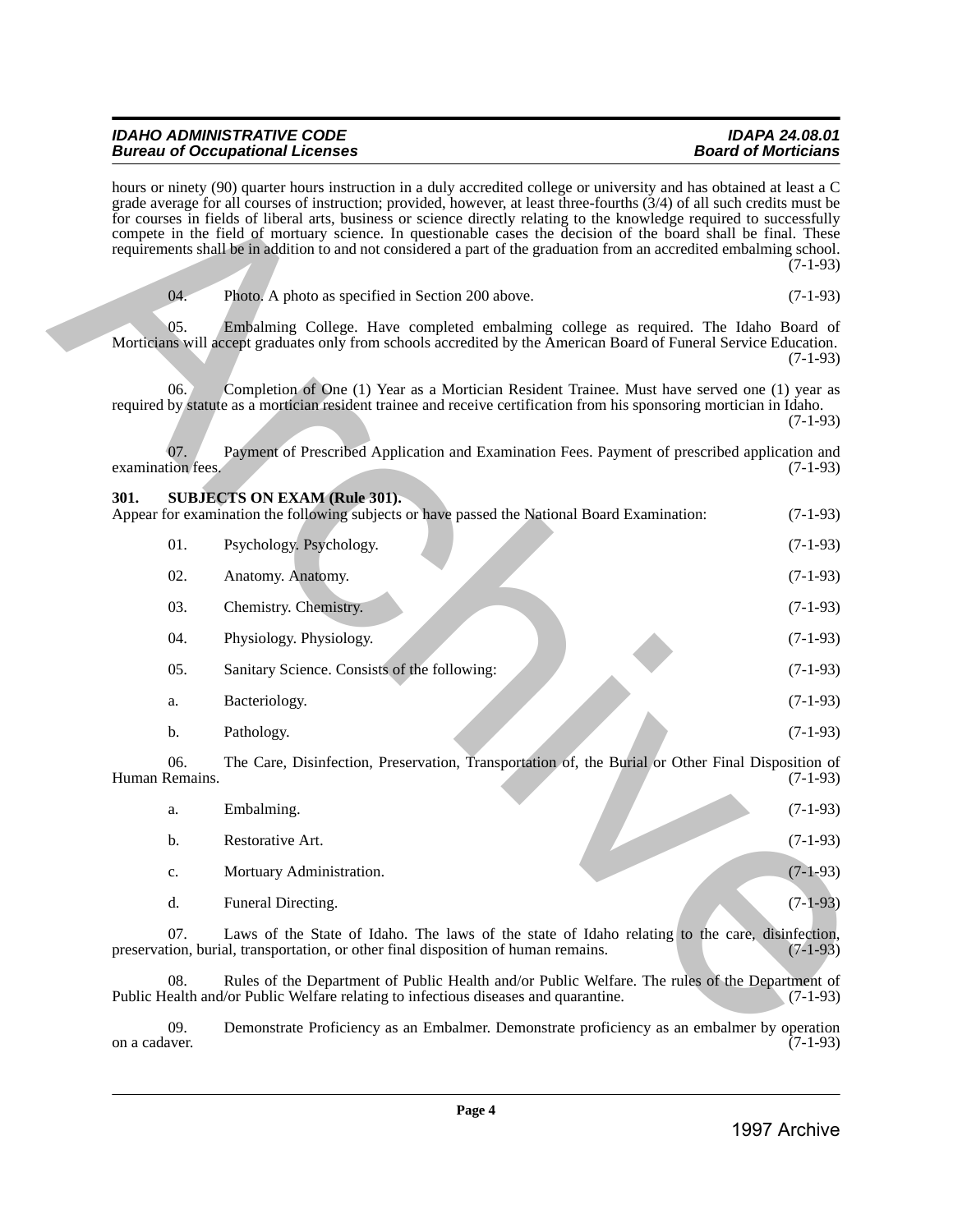#### *IDAHO ADMINISTRATIVE CODE IDAPA 24.08.01* **Bureau of Occupational Licenses**

# <span id="page-4-0"></span>**302. GRADING (Rule 302).**

The required average grade to pass the examination is seventy-five percent (75%). Provided further, that where the applicant has a mark of less than seventy percent (70%) in one (1) or more subjects, such applicant shall not be passed, notwithstanding that his average mark may be higher than seventy-five percent (75%), however, should the applicant apply for reexamination he may, by board approval, be required to retake only that portion of the examination which he failed in previous examination. (7-1-93) **202.** GENERAL DEVISION CONTINUES IN the content of person (1981) Formula Content of the content of the content of the content of the content of the content of the content of the content of the content of the content of t

# <span id="page-4-1"></span>**303. -- 349. (RESERVED).**

# <span id="page-4-2"></span>**350. ENDORSEMENT (Rule 350).**

Refer to Idaho Code, Section 54-1109, subsections B and C. (7-1-93)

# <span id="page-4-3"></span>**351. -- 399. (RESERVED).**

# <span id="page-4-4"></span>**400. EXPIRATION OF LICENSE (Rule 400).**

All licenses shall become delinquent on June 30 of each year and will be cancelled on July 1 of the same year if not renewed by payment of the required fee. There will be no grace period. (7-1-93) renewed by payment of the required fee. There will be no grace period.

# <span id="page-4-5"></span>**401. -- 449. (RESERVED).**

# <span id="page-4-6"></span>**450. FUNERAL ESTABLISHMENT (Rule 450).**

01. Branch or Satellite Facility. A newly licensed establishment operated as a branch or satellite facility must meet the same requirement for licensure as if it were operated independently. It will be required to provide an operating room and necessary equipment for embalming, a display room for caskets, a chapel where funeral or other<br>religious ceremonies may be held and a room for viewing and visitation. (7-1-93) religious ceremonies may be held and a room for viewing and visitation.

Change in Ownership or Location. Any change in the ownership or location of a funeral ll constitute a new funeral establishment for the purposes of licensure.  $(7-1-93)$ establishment shall constitute a new funeral establishment for the purposes of licensure.

Funeral Firm. Every funeral firm in the state of Idaho and/or licensee thereof shall give or cause to be given to the person or persons making funeral arrangements or arranging for the disposition of the dead human body at the time of said arrangements and prior to rendering that service or providing that merchandise, a written statement showing to the extent then known the following: (7-1-93)

a. The price of the service that the person or persons have selected and what is included therein. (7-1-93)

b. The prices of each of the supplementary items of service and/or merchandise requested. (7-1-93)

c. The amount involved for each of the items for which the firm will advance monies as an odation for the family. (7-1-93) accommodation for the family.

d. The method of payment. (7-1-93)

e. If the quoted price includes a basic component of a funeral or a part thereof which is not desired,<br>edit thereof should be granted. (7-1-93) then a credit thereof should be granted.

# <span id="page-4-7"></span>**451. -- 499. (RESERVED).**

### <span id="page-4-8"></span>**500. FEES (Rule 500).**

01. Funeral Director. Funeral Director - Forty dollars (\$40). (7-1-93)

02. Funeral Establishment. Funeral Establishment - Fifty dollars (\$50) (original license/annual renewal)  $(7-1-93)$ 

**Page 5**